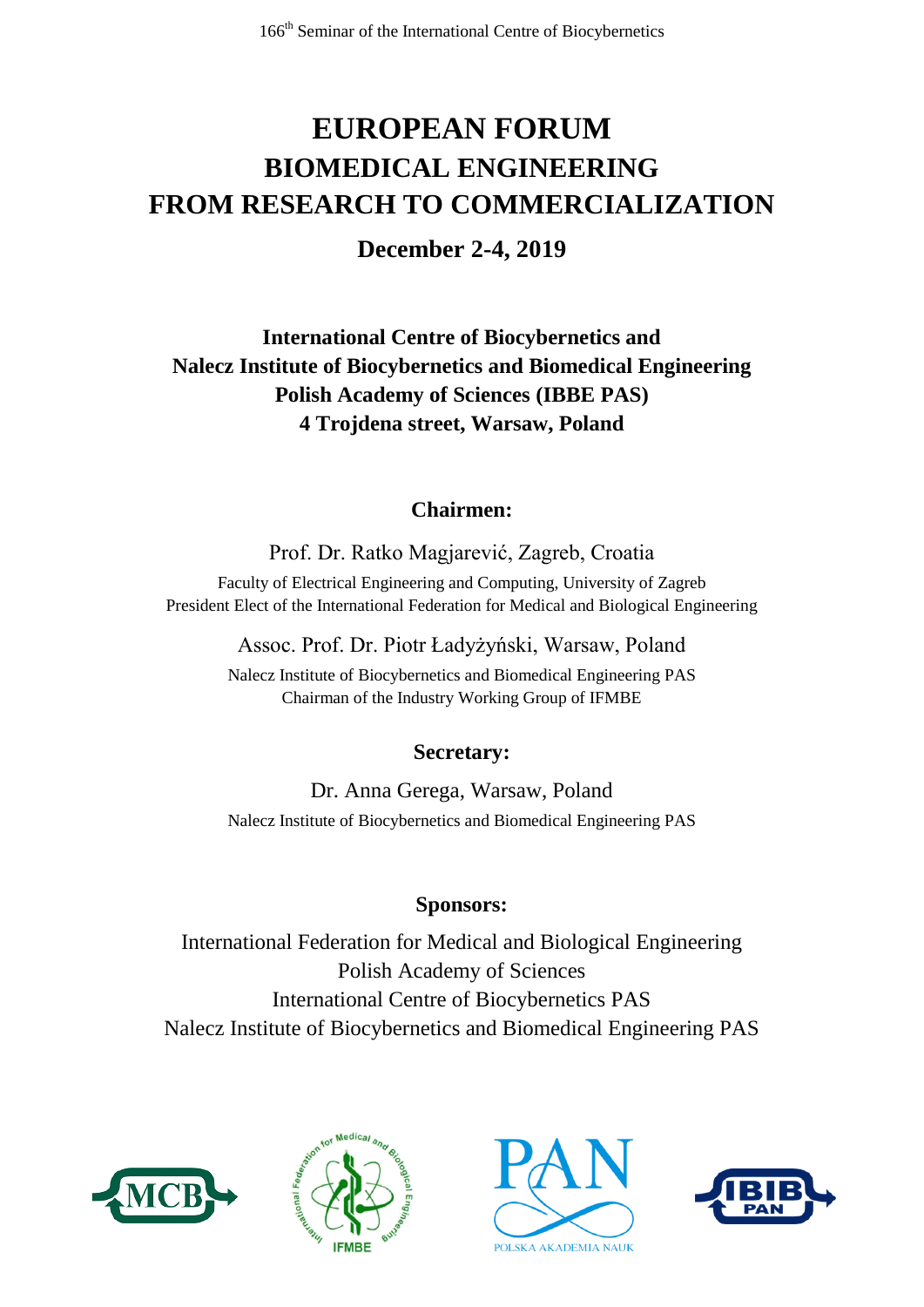## **Monday, December 2, 2019**

| $17:45 - 19:00$ | <b>OPENING OF THE FORUM</b><br>Location: IBBE PAS, Lecture hall                                                                                                                                                                                                                         |                                                                                                                                                                                                                                                                                  |  |
|-----------------|-----------------------------------------------------------------------------------------------------------------------------------------------------------------------------------------------------------------------------------------------------------------------------------------|----------------------------------------------------------------------------------------------------------------------------------------------------------------------------------------------------------------------------------------------------------------------------------|--|
|                 | Chairmen:                                                                                                                                                                                                                                                                               | Prof. Ratko Magjarević<br>Assoc. Prof. Piotr Ładyżyński                                                                                                                                                                                                                          |  |
| $17:45 - 18:00$ | Assoc. Prof. Dr. Piotr Ładyżyński<br>International Centre of Biocybernetics PAS (Poland)<br><b>WELCOME ADDRESS</b>                                                                                                                                                                      |                                                                                                                                                                                                                                                                                  |  |
| $18:00 - 18:15$ | Prof. Dr. Ratko Magjarević<br>Faculty of Electrical Engineering and Computing, University of Zagreb (Croatia)<br>International Federation for Medical and Biological Engineering<br><b>Sixty Years of the International Federation for Medical and Biological</b><br><b>Engineering</b> |                                                                                                                                                                                                                                                                                  |  |
| $18:15 - 18:25$ |                                                                                                                                                                                                                                                                                         | Assoc. Prof. Dr. Piotr Ładyżyński<br>Nalecz Institute of Biocybernetics and Biomedical Engineering PAS (Poland)<br><b>Activities of the Industry Working Group of IFMBE</b>                                                                                                      |  |
| $18:25 - 18:40$ | Prof. Dr. Adam Liebert<br>from Bench to Bedside                                                                                                                                                                                                                                         | Nalecz Institute of Biocybernetics and Biomedical Engineering PAS (Poland)<br><b>Nalecz Institute of Biocybernetics and Biomedical Engineering PAS:</b>                                                                                                                          |  |
| $18:40 - 19:00$ | <b>Institutions</b>                                                                                                                                                                                                                                                                     | Prof. Dr. Krzysztof Milewski (Poland)<br>Center for Cardiovascular Research and Development, American Heart of Poland S.A.<br>Experiences on Collaboration of the Center for Cardiovascular Research and<br>Development of the American Heart of Poland S.A. with Other Research |  |

19:00 – 21:00 **GET TOGETHER** *Location: IBBE PAS, Exhibition hall*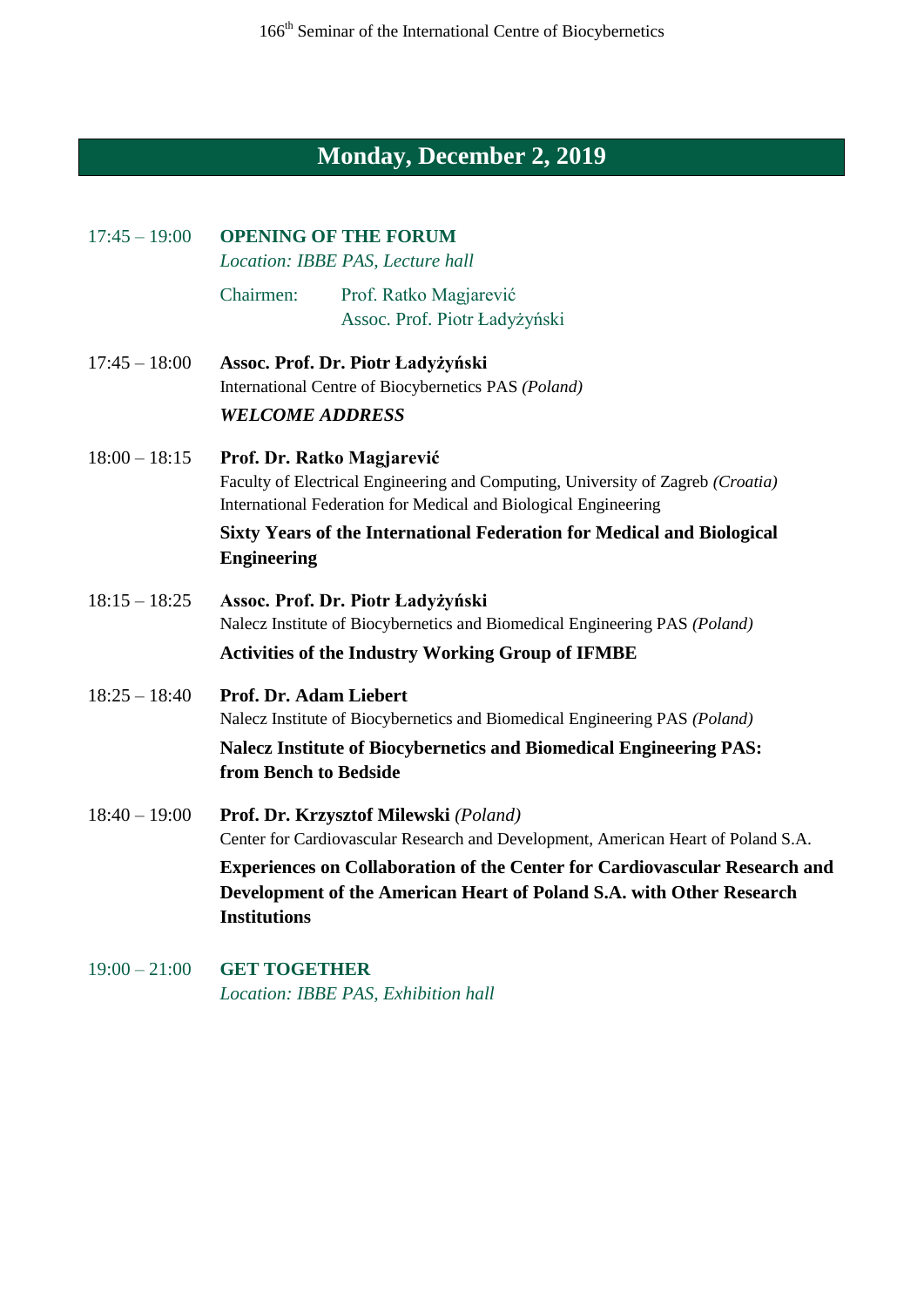### **Tuesday, December 3, 2019**

| $9:30 - 11:00$  | <b>SESSION I.</b>                                                                                           | The New EU Member States in Framework Programmes<br>Location: IBBE PAS, Lecture Hall                                                  |  |
|-----------------|-------------------------------------------------------------------------------------------------------------|---------------------------------------------------------------------------------------------------------------------------------------|--|
|                 | Chairmen:                                                                                                   | Ms. Ewa Kuśmierczyk (Poland)<br>Prof. Dr. Ratko Magjarević (Croatia)                                                                  |  |
| $9:30 - 9:50$   | Ewa Kuśmierczyk (Poland)                                                                                    |                                                                                                                                       |  |
|                 | Excellence in Science Department, Polish Academy of Sciences                                                |                                                                                                                                       |  |
|                 | The ERC Grants: Ways to Increase the Success Rate of Applications from<br><b>Central and Eastern Europe</b> |                                                                                                                                       |  |
| $9:50 - 10:10$  | Katarzyna Walczyk-Matuszyk, tbc (Poland)                                                                    |                                                                                                                                       |  |
|                 |                                                                                                             | National Contact Point for Research Programmes of the EU                                                                              |  |
|                 |                                                                                                             | Polish and EU13 Research Institutions in Framework Programmes –<br><b>Challenges and Future Prospects</b>                             |  |
| $10:10 - 10:30$ | Prof. Dr. Adam Liebert (Poland)                                                                             |                                                                                                                                       |  |
|                 |                                                                                                             | Nalecz Institute of Biocybernetics and Biomedical Engineering PAS (Poland)                                                            |  |
|                 |                                                                                                             | Horizon 2020 ITN from the BitMap Project Partner's Perspective: Brain<br><b>Injury and Trauma Monitoring Using Advanced Photonics</b> |  |
| $10:30 - 11:00$ | <b>Discussion</b>                                                                                           |                                                                                                                                       |  |

11:00 – 11:30 *Coffee break*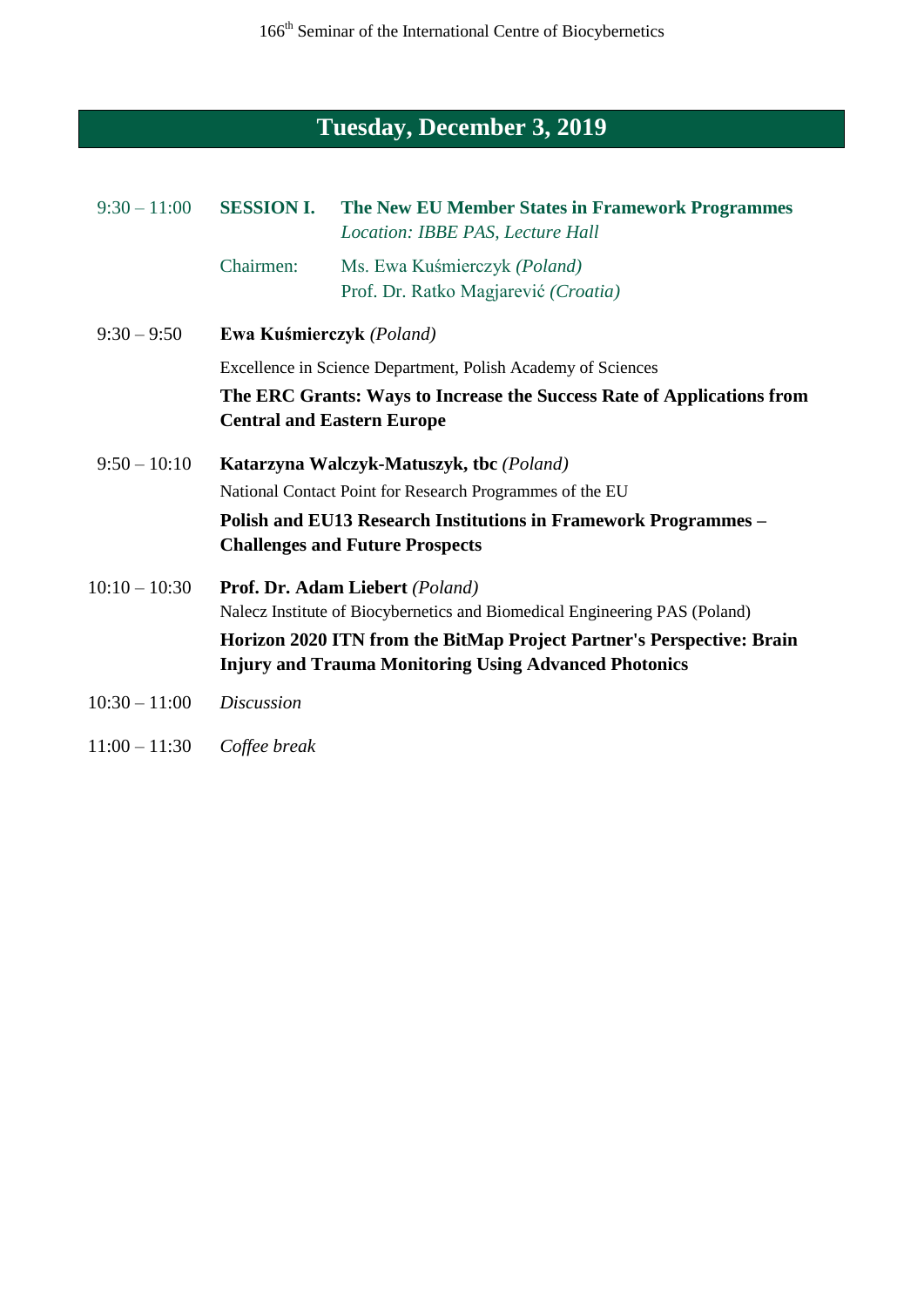## **Tuesday, December 3, 2019**

| $11:30 - 13:00$ | <b>SESSION II.</b>                                                                                                                                                                                                         | <b>From Scientific BME Research to Practical Applications</b><br>Location: IBBE PAS, Lecture Hall                   |  |
|-----------------|----------------------------------------------------------------------------------------------------------------------------------------------------------------------------------------------------------------------------|---------------------------------------------------------------------------------------------------------------------|--|
|                 | Chairmen:                                                                                                                                                                                                                  | Prof. Dr. Miroslav Trajanovic (Serbia)<br>Prof. Dr. Marek Gzik (Poland)                                             |  |
| $11:30 - 11:50$ |                                                                                                                                                                                                                            | Assoc. Prof. Dr. Lenka Lhotská (Czech Republic)                                                                     |  |
|                 | Department of Natural Sciences Faculty of Biomedical Engineering & Department of<br>Cognitive Systems and Neurosciences, Czech Institute of Informatics, Robotics and<br>Cybernetics, Czech Technical University in Prague |                                                                                                                     |  |
|                 | Information and Communication Technologies in the Integrated Care Cycle                                                                                                                                                    |                                                                                                                     |  |
| $11:50 - 12:00$ | <b>Discussion</b>                                                                                                                                                                                                          |                                                                                                                     |  |
| $12:00 - 12:20$ | Prof. Dr. Marek Darowski (Poland)<br>Nalecz Institute of Biocybernetics and Biomedical Engineering PAS (Poland)                                                                                                            |                                                                                                                     |  |
|                 | <b>Project "SensorART"</b>                                                                                                                                                                                                 | <b>Simulation Platform for VAD-Heart Interaction in ICT Collaborative</b>                                           |  |
| $12:20 - 12:30$ | <b>Discussion</b>                                                                                                                                                                                                          |                                                                                                                     |  |
| $12:30 - 12:50$ | Prof. Dr. Ulyana Lushchyk, Prof. Dr. Viktor Novytskyy (Ukraine)<br>Centre of Innovative Medical Technologies "Veritas IT Med", National Academy of<br>Sciences of Ukraine                                                  |                                                                                                                     |  |
|                 |                                                                                                                                                                                                                            | Hemodynamical and Hydrodynamical Aspects as the Background for<br><b>Modern Medical Technologies Smart-Software</b> |  |
| $12:50 - 13:00$ | <b>Discussion</b>                                                                                                                                                                                                          |                                                                                                                     |  |
| $13:00 - 14:00$ |                                                                                                                                                                                                                            | Lunch break (complimentary lunch will be provided for speakers)                                                     |  |
|                 |                                                                                                                                                                                                                            |                                                                                                                     |  |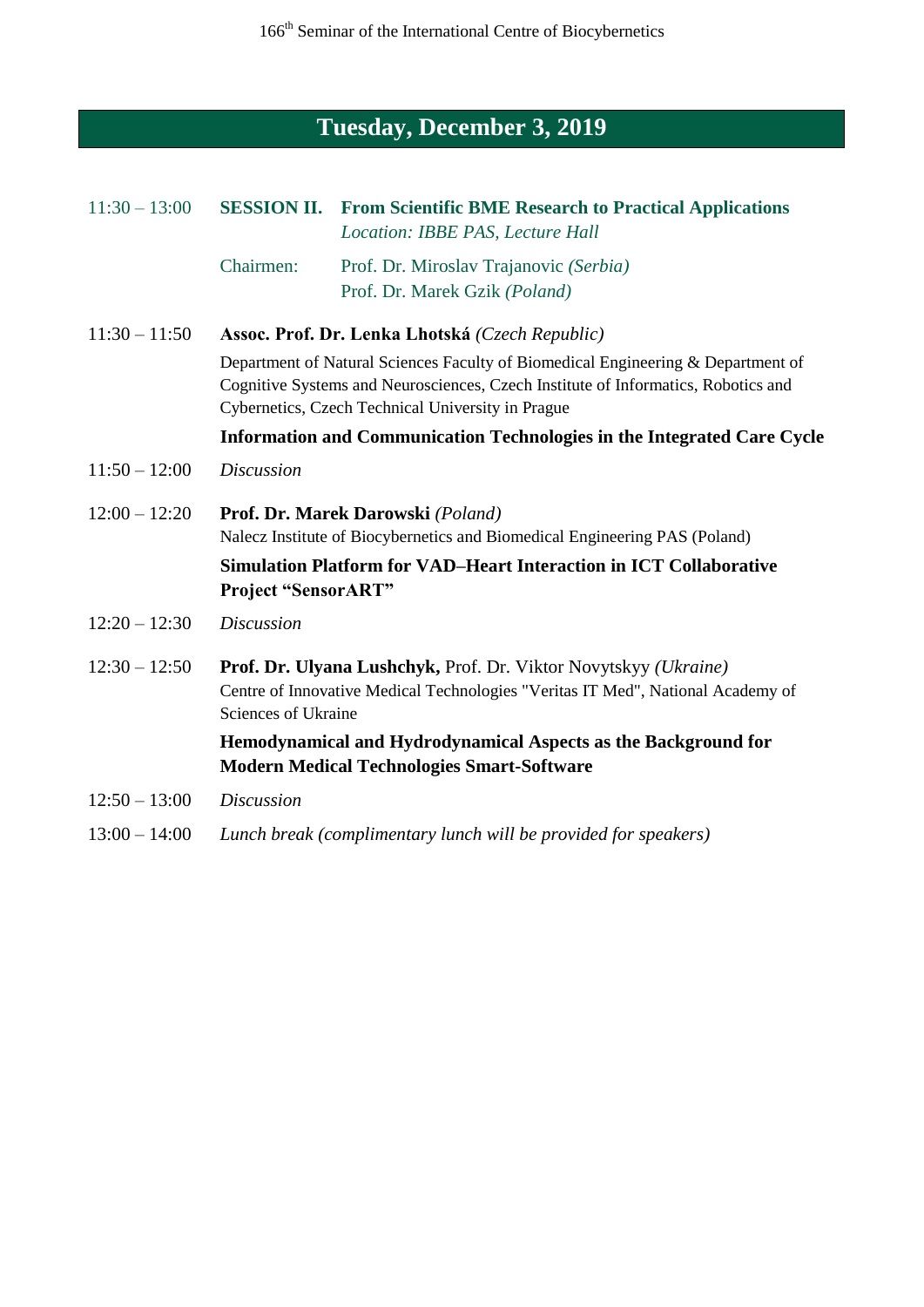### **Tuesday, December 3, 2019**

| $14:00 - 15:30$ |                                                                                                                                                  | <b>SESSION III.</b> A Few Components for Successful Commercialization<br>Location: IBBE PAS, Lecture Hall |  |
|-----------------|--------------------------------------------------------------------------------------------------------------------------------------------------|-----------------------------------------------------------------------------------------------------------|--|
|                 | Chairmen:                                                                                                                                        | Prof. Dr. Almir Badnjevic (Bosnia & Herzegovina)<br>Prof. Dr. Adam Liebert (Poland)                       |  |
| $14:00 - 14:20$ | Prof. Dr. Jörg Vienken (Germany)<br>Vienken Consultant, Usingen                                                                                  |                                                                                                           |  |
|                 | <b>Biodesigning Medical Devices: Current Concepts and Their Disqualification</b><br>by "Fake News"                                               |                                                                                                           |  |
| $14:20 - 14:30$ | <b>Discussion</b>                                                                                                                                |                                                                                                           |  |
| $14:30 - 14:50$ | Aleksander Kłósek (Poland)                                                                                                                       |                                                                                                           |  |
|                 | YouNick Technology Park sp. z o.o.                                                                                                               |                                                                                                           |  |
|                 | What Are the Key Elements in the Project to Start Commercialization with<br>the Venture Capital Fund? Are There Any Secret Ingredients Involved? |                                                                                                           |  |
| $14:50 - 15:00$ | <b>Discussion</b>                                                                                                                                |                                                                                                           |  |
| $15:00 - 15:20$ | Alan Mutka (Croatia)<br>Cognitus d.o.o.                                                                                                          |                                                                                                           |  |
|                 |                                                                                                                                                  | A Multidisciplinary Approach in the Development of a Mechatronic                                          |  |
|                 |                                                                                                                                                  | <b>Diagnostic Device - Our Experience</b>                                                                 |  |
| $15:20 - 15:30$ | <b>Discussion</b>                                                                                                                                |                                                                                                           |  |

15:30 – 16:00 *Coffee break*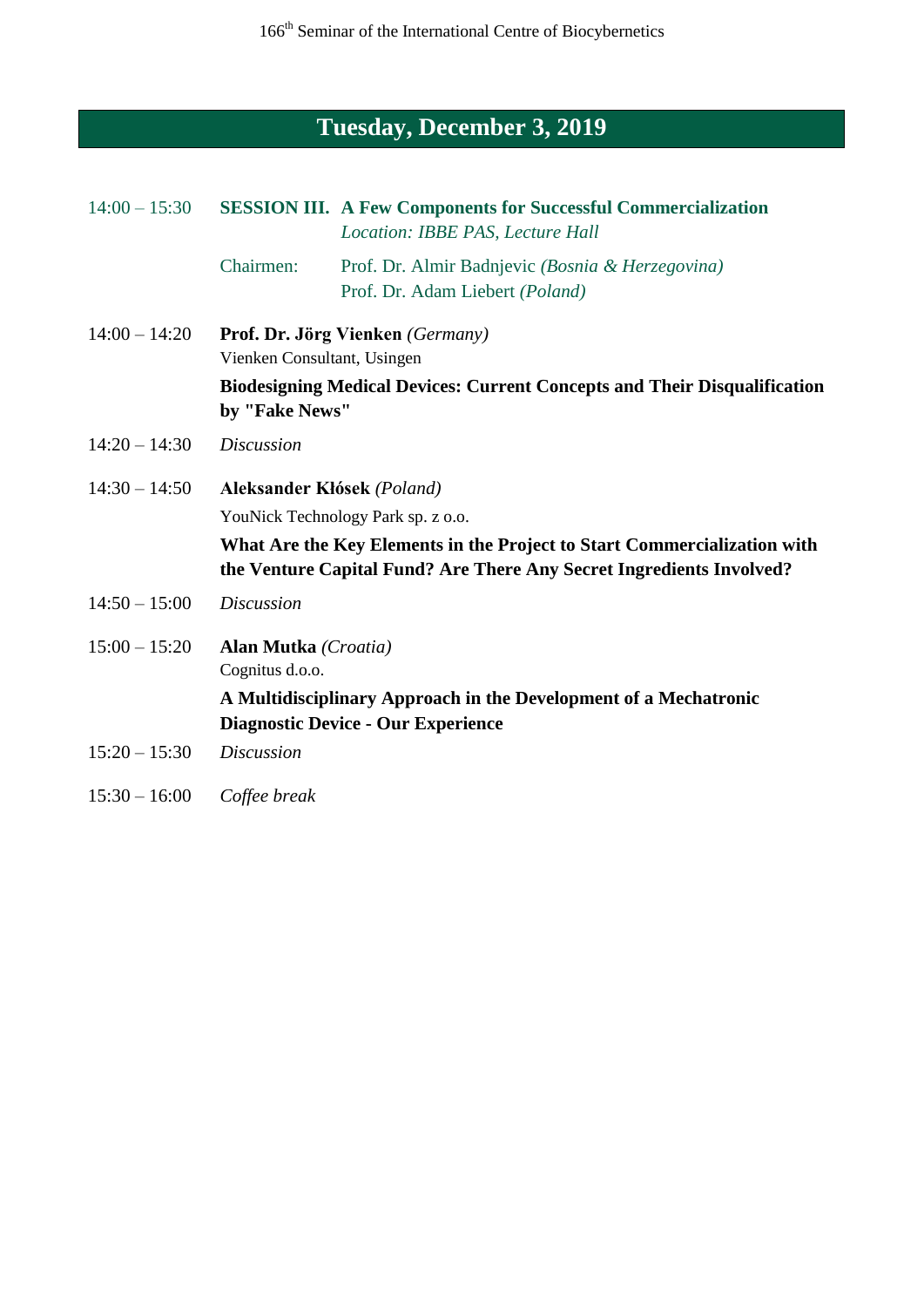## **Tuesday, December 3, 2019**

| $16:00 - 17:30$ |                                                                                                               | <b>SESSION IV.</b> From Scientific or Clinical Challenge To a Medical Product<br>Location: IBBE PAS, Lecture Hall |  |
|-----------------|---------------------------------------------------------------------------------------------------------------|-------------------------------------------------------------------------------------------------------------------|--|
|                 | Chairmen:                                                                                                     | Prof. Dr. Yuri Dekhtyar (Latvia)<br>Assist. Prof. Dr. Matej Reberšek (Slovenia)                                   |  |
| $16:00 - 16:20$ |                                                                                                               | Prof. Dr. Miroslav Trajanovic (Serbia)                                                                            |  |
|                 | Department for Production and Information Technology, Faculty of Mechanical<br>Engineering, University of Nis |                                                                                                                   |  |
|                 | <b>Design of Osteofixation Devices - Personalized Approach</b>                                                |                                                                                                                   |  |
| $16:20 - 16:30$ | <b>Discussion</b>                                                                                             |                                                                                                                   |  |
| $16:30 - 16:50$ | Dr. Łukasz Kołtowski (Poland)                                                                                 |                                                                                                                   |  |
|                 | 1st Department of Cardiology Medical University of Warsaw                                                     |                                                                                                                   |  |
|                 | <b>Smartmedics</b>                                                                                            | From Clinical Challenge to Marketable Product: Example of AioCare and                                             |  |
| $16:50 - 17:00$ | <b>Discussion</b>                                                                                             |                                                                                                                   |  |
| $17:00 - 15:20$ | Prof. Dr. Vaidotas Marozas (Lithuania)                                                                        |                                                                                                                   |  |
|                 | Biomedical Engineering Institute, Kaunas University of Technology                                             |                                                                                                                   |  |
|                 |                                                                                                               | <b>Personal Health Devices for Unobtrusive Monitoring of Chronic Diseases</b>                                     |  |
| $17:20 - 17:30$ | <i>Discussion</i>                                                                                             |                                                                                                                   |  |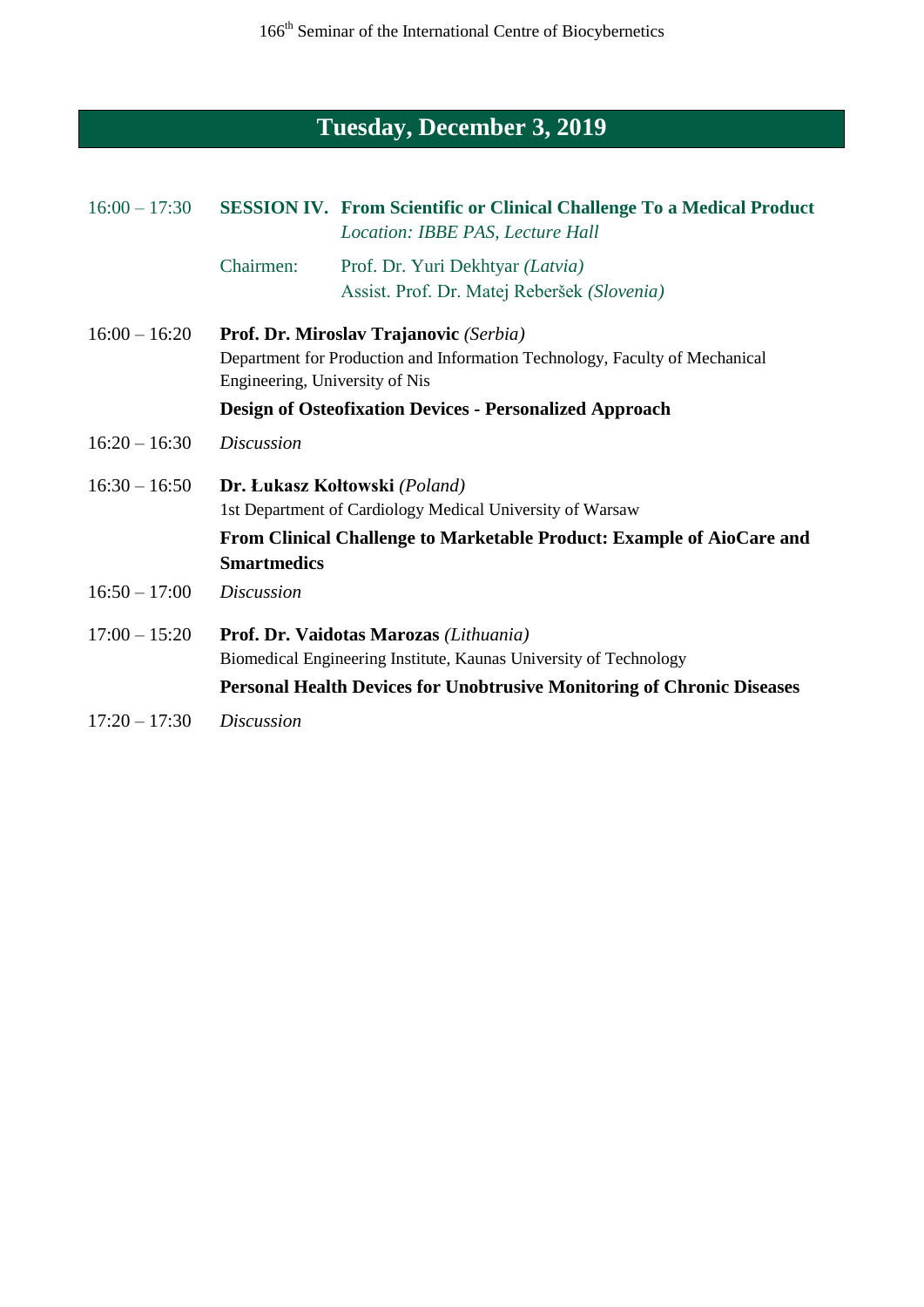# **Wednesday, December 4, 2019**

| $9:00 - 10:30$  |                                                                                                                                               | <b>SESSION V. BME Education, Research and Partnership with Industry</b><br>Location: IBBE PAS, Lecture Hall |  |
|-----------------|-----------------------------------------------------------------------------------------------------------------------------------------------|-------------------------------------------------------------------------------------------------------------|--|
|                 | Chairmen:                                                                                                                                     | Assoc. Prof. Dr. Lenka Lhotská (Czech Republic)<br>Prof. Dr. Vaidotas Marozas (Lithuania)                   |  |
| $9:00 - 9:20$   | Prof. Dr. Yuri Dekhtyar (Latvia)                                                                                                              |                                                                                                             |  |
|                 | Institute Biomedical Engineering and Nanotechnologies Institute Faculty of Machinery,<br>Transport and Aeronautics, Riga Technical University |                                                                                                             |  |
|                 | The Medical Engineering and Physics BSc and MSc Education Towards<br><b>Medical Engineering Business in Latvia</b>                            |                                                                                                             |  |
| $9:20 - 9:30$   | <b>Discussion</b>                                                                                                                             |                                                                                                             |  |
| $9:30 - 9:50$   | <b>Prof. Dr. Marek Gzik</b> (Poland)<br>Faculty of Biomedical Engineering, Silesian University of Technology                                  |                                                                                                             |  |
|                 | Project "Silesian Center for Engineering Support of Medicine and Sport" as<br>a Chance for the Development of Biomedical Engineering          |                                                                                                             |  |
| $9:50 - 10:00$  | <b>Discussion</b>                                                                                                                             |                                                                                                             |  |
| $10:00 - 10:20$ | SDS Optic                                                                                                                                     | <b>Przemysław Kopyto</b> (Poland)                                                                           |  |
|                 | <b>Lifesaving Innovations</b>                                                                                                                 |                                                                                                             |  |
| $10:20 - 10:30$ | <b>Discussion</b>                                                                                                                             |                                                                                                             |  |
| $10:30 - 11:00$ | Coffee break                                                                                                                                  |                                                                                                             |  |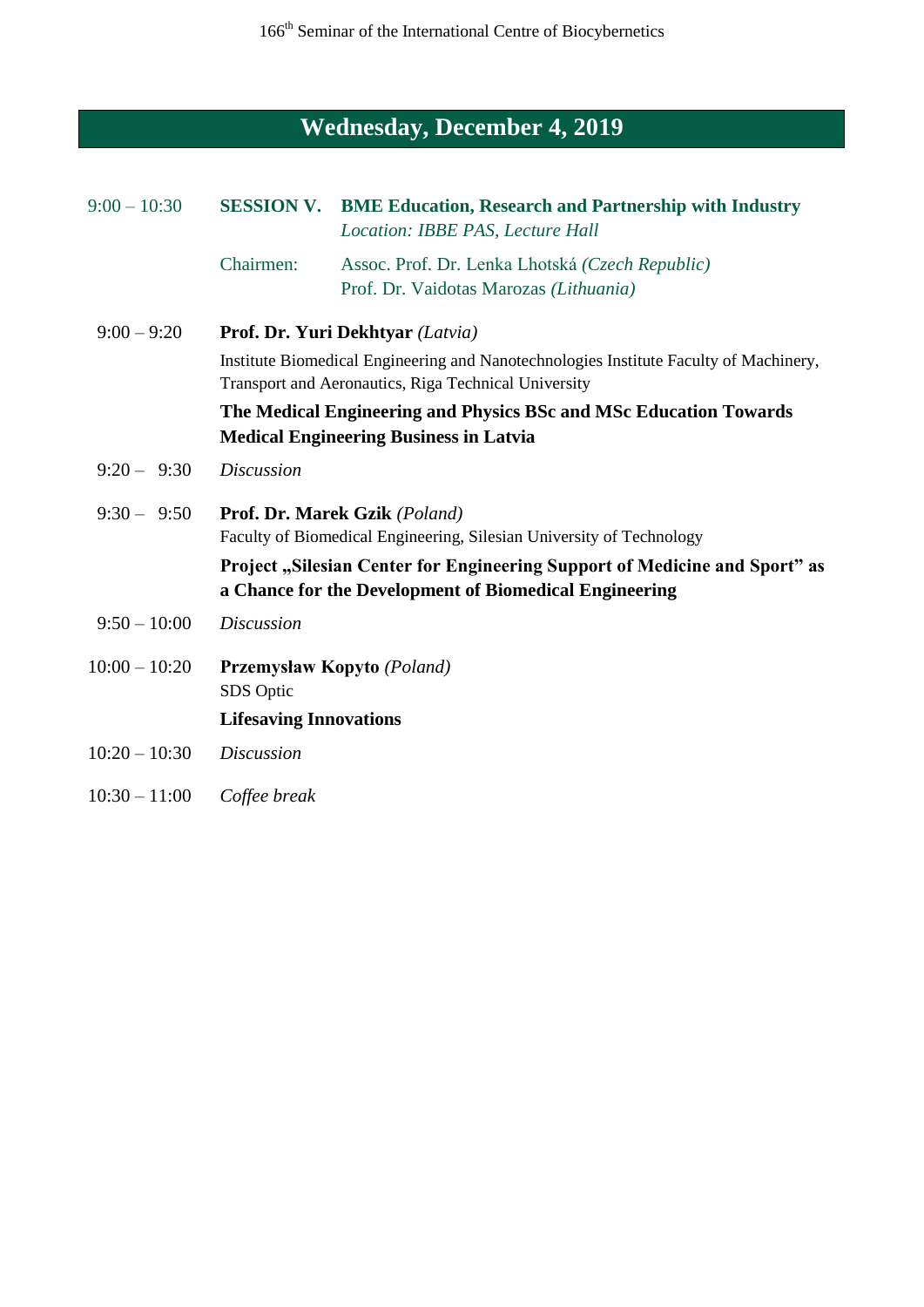## **Wednesday, December 4, 2019**

| $11:00 - 13:00$ |                                                                                                                         | <b>SESSION VI. BME: From Research to Commercialization</b><br>Location: IBBE PAS, Lecture hall                                 |
|-----------------|-------------------------------------------------------------------------------------------------------------------------|--------------------------------------------------------------------------------------------------------------------------------|
|                 | Chairmen:                                                                                                               | Prof. Dr. Jörg Vienken (Germany)<br>Assoc. Prof. Dr. Piotr Ładyżyński (Poland)                                                 |
| $11:00 - 11:20$ |                                                                                                                         | Prof. Dr. Maciej Wojtkowski (Poland)                                                                                           |
|                 |                                                                                                                         | Department of the Physical Chemistry of Biology Systems,<br><b>Institute of Physical Chemistry PAS</b>                         |
|                 |                                                                                                                         | Development and Commercialization of a Tomography Instrument for<br><b>Retinal Imaging Based on OCT with Fourier Detection</b> |
| $11:20 - 11:30$ | <b>Discussion</b>                                                                                                       |                                                                                                                                |
| $11:30 - 11:50$ | Prof. Dr. Ratko Magjarević (Croatia)<br>Faculty of Electrical Engineering and Computing, University of Zagreb (Croatia) |                                                                                                                                |
|                 | <b>Management System</b>                                                                                                | <b>Development and Commercialization of a Personalized Diabetes</b>                                                            |
| $11:50 - 12:00$ | <b>Discussion</b>                                                                                                       |                                                                                                                                |
| $12:00 - 12:20$ |                                                                                                                         | Assist. Prof. Dr. Matej Reberšek (Slovenia)<br>Faculty of Electrical Engineering, University of Ljubljana                      |
|                 |                                                                                                                         | <b>Electroporation from Research to Commercialization</b>                                                                      |
| $12:20 - 12:30$ | <b>Discussion</b>                                                                                                       |                                                                                                                                |
| $12:30 - 12:50$ |                                                                                                                         | Prof. Dr. Arūnas Lukoševičius (Lithuania)<br>Biomedical Engineering Institute, Kaunas University of Technology                 |
|                 |                                                                                                                         | Biomedical Engineering Institute on the Way from Research to<br><b>Commercialization: Experience within Lithuanian Context</b> |
| $12:50 - 13:00$ | <b>Discussion</b>                                                                                                       |                                                                                                                                |
| $13:00 - 14:00$ |                                                                                                                         | Lunch break (complimentary lunch will be provided for speakers)                                                                |